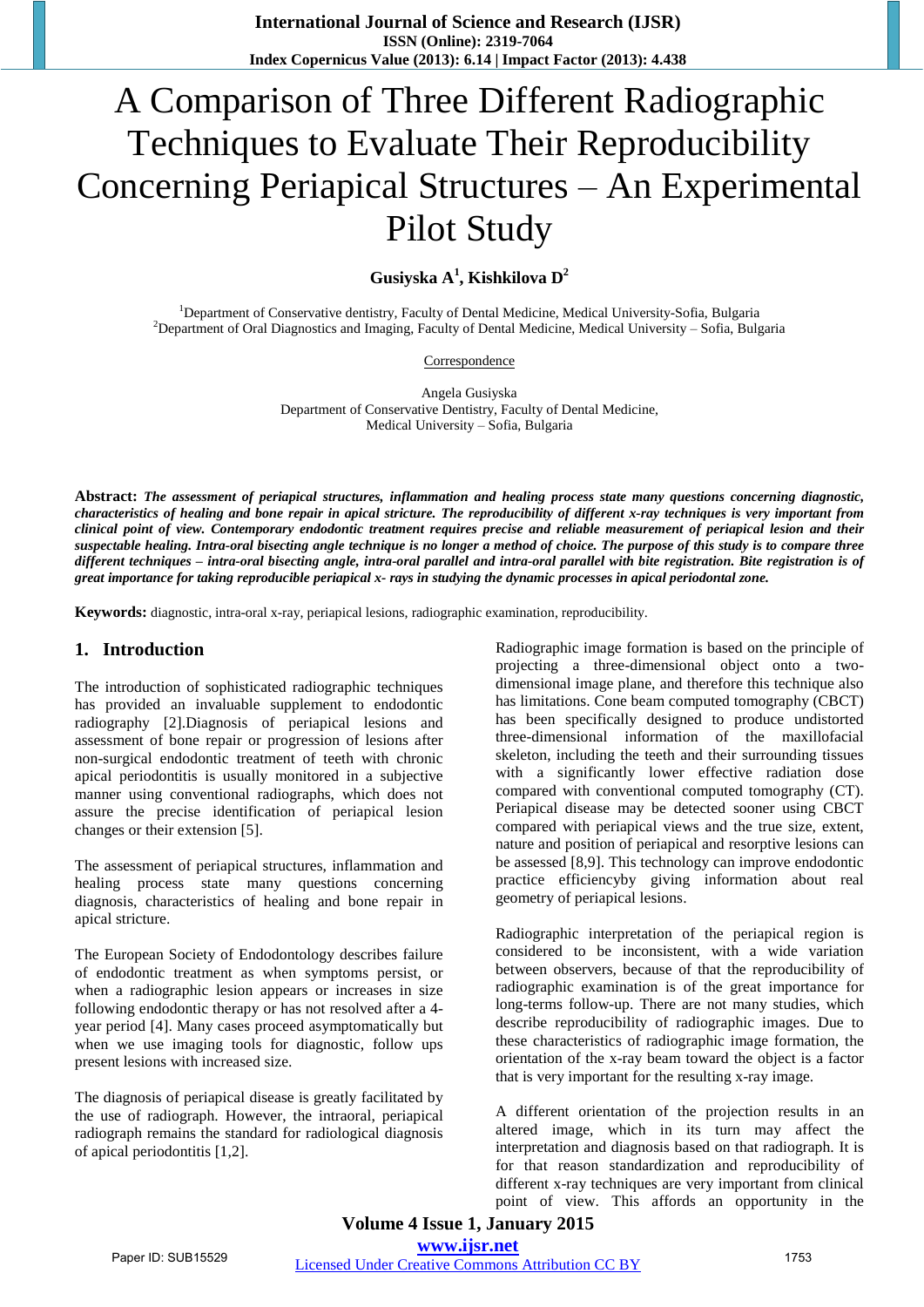#### **International Journal of Science and Research (IJSR) ISSN (Online): 2319-7064 Index Copernicus Value (2013): 6.14 | Impact Factor (2013): 4.438**

assessment of the periapical status of the teeth using the PAI. Contemporary endodontic treatment requires precise and reliable measurement of periapical lesions and their healing. Geometric standardization requires the use of some type of beam-guiding device in order to facilitate alignment and realignment of the source, object and film.

A method which has proven useful in dental applications employs an occlusal registration as a means of repositioning the film. The intra-oral bisecting angle technique is not preferred for endodontic radiography. This technique is used in areas where the parallel technique is impossible due to poor access, making the angle between tooth and film more than 15 degrees. Parallel technique produces the most accurate periapical radiograph for endodontic purpose. To achieve this parallel orientation it is often necessary to position the film away from the tooth, towards the midline of the hard palate, especially when the rubber dam clamp is in position. But existing a little variation between elements of x-ray examination: central beam, aligning device, object of investigation and recipient of image create a modification of this method [7].

Analyzing the outcomes of treatment we made rely a lot on the linear measurements on subsequent periapical x-rays, taken in different periods during and after the treatment.

These measurements are unfortunately highly relative, having in mind the variety of position combinations between elements of x-ray examination: central beam, aligning device, object of investigation and recipient of image.

Ethical concerns regarding multiple exposures to X-rays are likely to prohibit the realization of radiographic studies *in vivo*, because of that this study was realized on phantom.

The aim of this experimental study is to compare three different intra-oral techniques on phantom – Bisecting Angle Technique (BAT), Parallel Technique (PT) and Parallel with Bite Registration Technique (PBRT).

# **2. Materials and Methods**

The radiographs were taken on phantom head for Radiology courses by Morita/Japan, using aligning devices by *Kerr* /anterior and posterior/ (Figure1, 2).



**Figure1:** "Super-Bite" film holders by *Kerr.* 



**Figure 2:** Phantom head for Radiology courses by *Morita/Japan*

A phantom was placed in the sit up straight position on a dental chair with the occlusal plane parallel to the floor, and five intraoral periapical radiographic examinations for each technique , in the anterior and posterior regions of the maxilla and mandible were performed.Bite blocks were made from silicon impression material (Virtual, IvoclarVivadent) for individual positioning for intra-oral parallel technique with bite registration (Figure 3).



**Figure 3:** Film holders with silicon bite registration for individual positioning

All radiographs were taken using the same radiographic unit /Siemens/ at the same radiographic conditions /60kV; 0, 16 sec; 7mA/ and Kodak films – speed E/F. All radiographs were digitized with Cannon 30D. In this study we used six different groups as follows:

*I group* - maxillary molars *II group* - maxillary premolars *III group* - maxillary incisors *IV group* - mandibular molars *V group* - mandibular premolars *VI group* - mandibular incisors.

The VixWin PRO/Gendex/ software was used for measurements. Medio-distal distance in area of CEJ was used to calibrate length measurements. We made five xrays for each technique on each tooth group and the exposions were made in five subsequent days avoiding chances for remembering film position and x-ray beam direction.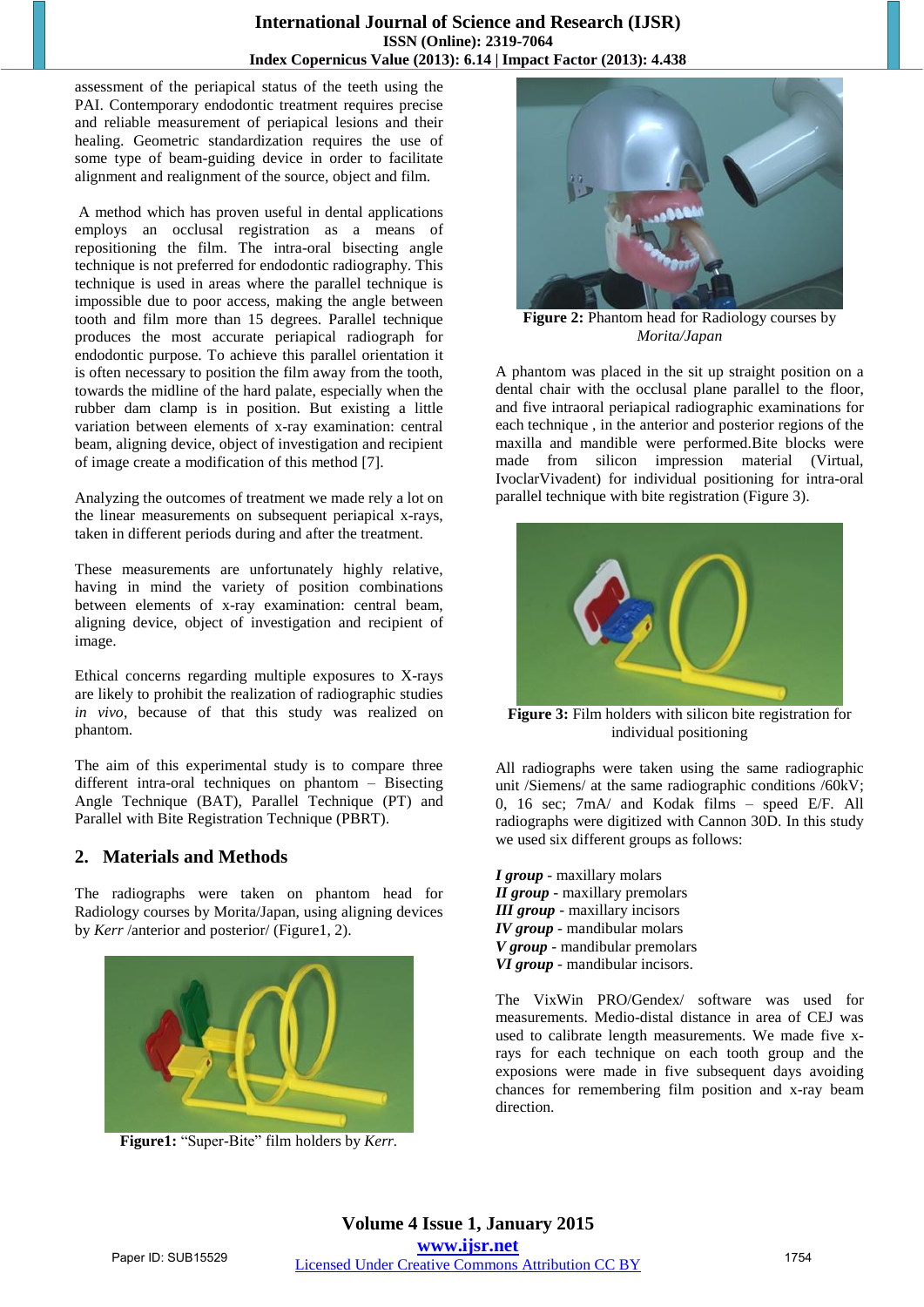

**Figure4:** Presentation of five different distances measured for each x-rays.

These measurements were compared in each group for each technique to detect differences. There were created six tables to record a data for each technique.

We compared five different distances for I group / maxillary molars/:H0, H1, H2, V0 and V1 in millimeters/mm/ as follow:

**H0** – sagittal measurement of cemento- enamel junction/CEJ/

**H1** – sagittal measurement of half of mesiobuccal /MB/ root length

**H2** – sagittal measurement on 2mm of the apexof MB root **V0** – axial measurement of distance from mesiobuccal tubercle /MBT/ to apex of palatal/P/root

**V1** – axial measurement of distance from MBT to apex of MB root.

# **3. Results**

In this paper we chose to show table for I group. For both horizontal and vertical measurements significant reliability was found between five consequent x-rays with one day interval. The horizontal and vertical measurements between selected unchanged reference points in each radiographs as well as the mean and standard deviation /SD/ for each series were calculated and recorded (Table 1).

**Table 1:** Presentation of horizontal and vertical measurements for *I group*

|              | <b>Bisecting Angle Technique</b>          |                               |                |                                          |               |                       |                |                |                                            |                |          |           |                                 |                                       |               |          |                 |                       |                         |              |                 |      |                       |      |
|--------------|-------------------------------------------|-------------------------------|----------------|------------------------------------------|---------------|-----------------------|----------------|----------------|--------------------------------------------|----------------|----------|-----------|---------------------------------|---------------------------------------|---------------|----------|-----------------|-----------------------|-------------------------|--------------|-----------------|------|-----------------------|------|
| I radiograph |                                           |                               |                |                                          | II radiograph |                       |                |                |                                            | III radiograph |          |           |                                 |                                       | IV radiograph |          |                 |                       |                         | V radiograph |                 |      |                       |      |
| HO<br>3.0    | HI<br>49                                  | H2<br>$\overline{\mathbf{z}}$ | V0             | $\overline{\mathbf{v}}$<br>$28.0$ $22.1$ | HO<br>71      | H <sub>1</sub><br>3.5 | H2<br>12.2     | V0             | $\overline{\mathbf{v}}$<br>$27.1$ 18.1 8.5 | HO             | H1<br>40 | H2<br>3.0 | $\overline{\mathbf{v}}$<br>27.3 | $\overline{\mathbf{v}}$<br>$24.0$ 8.6 | HO            | ш<br>4.6 | н2<br>3.0       | V0<br>$27.9$ 21.0 7.9 | $\overline{\mathbf{v}}$ | HO           | HI<br>13.2      | H2   | vo<br>$3.9$ 26.0 21.0 | vı   |
|              | <b>Parallel Technique</b>                 |                               |                |                                          |               |                       |                |                |                                            |                |          |           |                                 |                                       |               |          |                 |                       |                         |              |                 |      |                       |      |
|              | I radiograph                              |                               |                |                                          | II radiograph |                       |                |                | III radiograph                             |                |          |           |                                 | IV radiograph                         |               |          |                 |                       | V radiograph            |              |                 |      |                       |      |
| HO           |                                           |                               |                |                                          | HO            | HI                    | H <sub>2</sub> |                | vı                                         | HO             | H1       | H)        | vo                              | $\mathbf{v}$                          | HO            | ш        |                 |                       |                         | HO           | ш               |      |                       | vı   |
| 8.0          | 4.0                                       | 2.2                           |                | $25.1$ 22.0                              | 8.2           | 4.2                   | 12.3           | 25.3           | 22.1                                       | 8.2            | 4.2      | 2.6       | 25.1                            | 22.2                                  | 7.9           | 3.8      | $\overline{21}$ |                       | $25.0$ $22.0$ $8.2$     |              | 4.2             | 12.5 | $25.0$ 22.0           |      |
|              | Parallel with Bite Registration Technique |                               |                |                                          |               |                       |                |                |                                            |                |          |           |                                 |                                       |               |          |                 |                       |                         |              |                 |      |                       |      |
|              | I radiograph                              |                               |                |                                          | II radiograph |                       |                |                |                                            | III radiograph |          |           |                                 |                                       | IV radiograph |          |                 |                       |                         | V radiograph |                 |      |                       |      |
| HO           | HI <sub>1</sub>                           | H2                            | V <sub>0</sub> | $\overline{\mathbf{v}}$                  | HO            | H1                    | Tю             | $\overline{v}$ | $\overline{\mathbf{v}}$                    | HO             | H1       | H2        | $\overline{\mathbf{v}}$         | $\overline{\mathbf{v}}$               | HO            | H1       | н2              | V0                    | $\overline{\mathbf{v}}$ | HO           | HI <sub>1</sub> | H2   | $\overline{v}$        | V1   |
| 3.0          | 4.0                                       | 2.5                           | 25.0           | 21.5                                     | 79            | 3.9                   | 2.4            | 24.5           | 21.2                                       | 3.0            | 4.0      | 2.5       | 25.0                            | 21.5                                  | 8.0           | 4.0      | 2.5             | 25.0                  | 21.5                    | 79           | 4.1             | 2.6  | 24.5                  | 21.2 |

The comparison of three different techniques shows that intra-oral parallel periapical radiographs with bite registration give us high percentage of reproducibility (Figure5).





# **4. Discussion**

The reporting of success rates in endodontic literature can be confusing because of the definition of "success/failure", the time period that the outcome was measured over, the type of endodontic procedure and the unit of measurement[10].

The subjectivity and non-reproducibility of radiographic assessment of endodontic failure or success have been demonstrated repeatedly in different studies, and the tendency has been to denounce x-ray analyses of rootfilled teeth as an adequate basis for scientific research [3,6].

To overcome this difficulty it has been investigated the possibility of making the radiographic diagnosis more objective and reproducible by applying a scoring system.

Bite registration is of the great importance for taking reproducible periapical x- rays in studying the dynamic processes in apical periodontal zone. The ability to accurately evaluate periapical lesions is of importance for treatment planning and good clinical outcome.

# **5. Conclusion**

The use of film holders with bite registrations greatly facilitates reproducible exposure geometry, and parallel film placement in relation to tooth, reduces superimposition by neighboring structures.

**This work is presented in 13th Congress of the Balkan Stomatological Society (Limassol, Cyprus) 1-4 May 2008.**

# **Acknowledgement**

*This work is financially supported by Department of Imaging and Oral Diagnostic, FDM, Medical University – Sofia, Bulgaria.* 

#### **References**

[1] Broon NJ, Bortoluzzi EA, Bramante CM. Repair of large periapical radiolucent lesions of endodontic